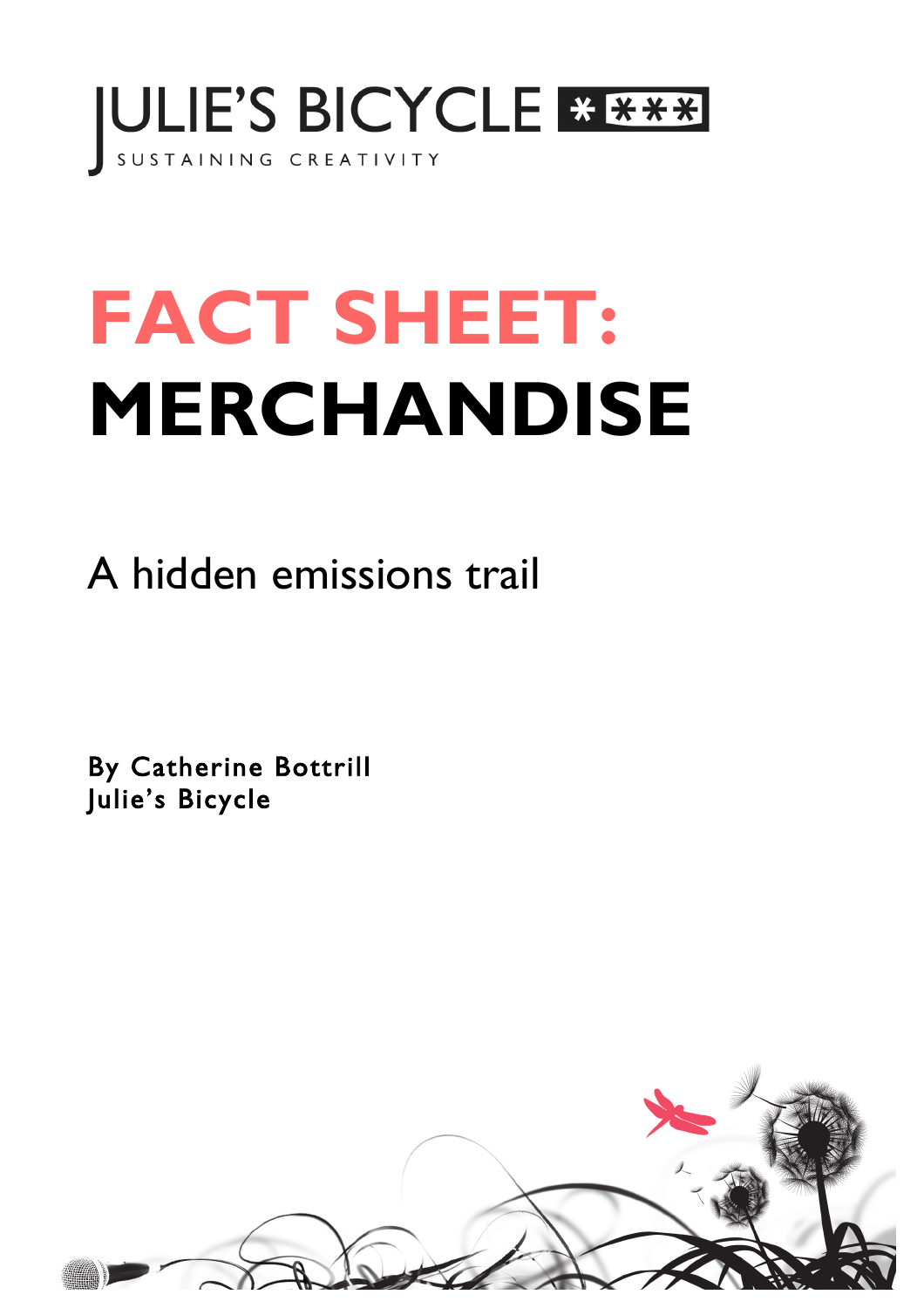Along with ticket sales merchandise is an important revenue stream for the live performance industry. Many bands as part of their tour will create a range of memorabilia merchandise from tshirts, sweatshirts and bags to flip-flops, cups and key chains to sell to their fans at shows. These goods all have an environmental impact and therefore a carbon footprint as the result of the material use, its sourcing, manufacturing, distribution, use and eventual disposal. Bands and music companies can reduce the environmental impact of their merchandise by making informed procurement choices. This is an important responsibility on behalf of their audience as they hold the choice on behalf of their fans between purchasing the more or less environmentally responsible goods. Furthermore, procurement choice by bands and music companies towards environmentally (and also socially) responsible goods will help mainstream the 'green' market rather than remaining niche.

This merchandise piece outlines: why it is important to consider the emissions of goods; what mechanisms are available to assess and reduce emissions of goods; and guidance to bands and music companies on how to make informed procurement decisions about what merchandise to offer audiences.

### Goods have a big slice of the global emission pie

The greenhouse gas emissions from the goods we buy are significant. Newly published research by the Carnegie Institution of Science in the United States examining the global flow of GHG emissions from goods has found that an additional 30% of developed countries emissions are sourced outside their national boundaries and more often than not are sourced in developing countries that have carbon intensive manufacturing processes (Davis and Caldeira 2010).

Britain was found to be the highest exporter of emissions in Europe, behind only the United States and Japan globally. Britain's emissions from goods imported from abroad was estimated to be 253 million tonnes of GHG emissions a year, in addition to the approximate 575 million tonnes produced within the country's borders (Decc 2010c). Based on population figures this equates to 4.7 tonnes of emissions per person over and above the annual average of 10 tonnes per person.

Therefore, targeting GHG emissions from goods is pivotal if climate change is to be mitigated. At the Copenhagen climate talks in December 2009 developing countries strongly voiced the importance of setting national emissions targets to reflect domestic emissions and therefore to adjust emissions calculations so that they reflect the export of emissions - which should be assigned to the importing countries.

### Assessing the emissions of goods

Calculating the emissions embodied in a product is complex as they will be spread across multiple businesses and are rarely contained within a single national boundary. This means the carbon footprint of goods is hidden - unlike direct emissions. For example, it is relatively easily to calculate the emissions released from burning fossil fuels in your car, but much harder to calculate the emissions resulting from the construction of your car because you have to decide how far to look into the manufacturing supply chain, and good quality data is not always available.

However, standard methodologies are being developed which make it possible to assess the GHG emissions produced through the production, distribution, use and eventual disposal of goods known as lifecycle assessment). For example, the UK Carbon Trust has developed and piloted with a number of companies the PAS 2050 methodology for the GHG emissions assessment of goods. This, and other relatively similar methodologies, are in the early stages of development, and therefore only a handful of goods have fully assessed their lifecycle GHG emissions. However, the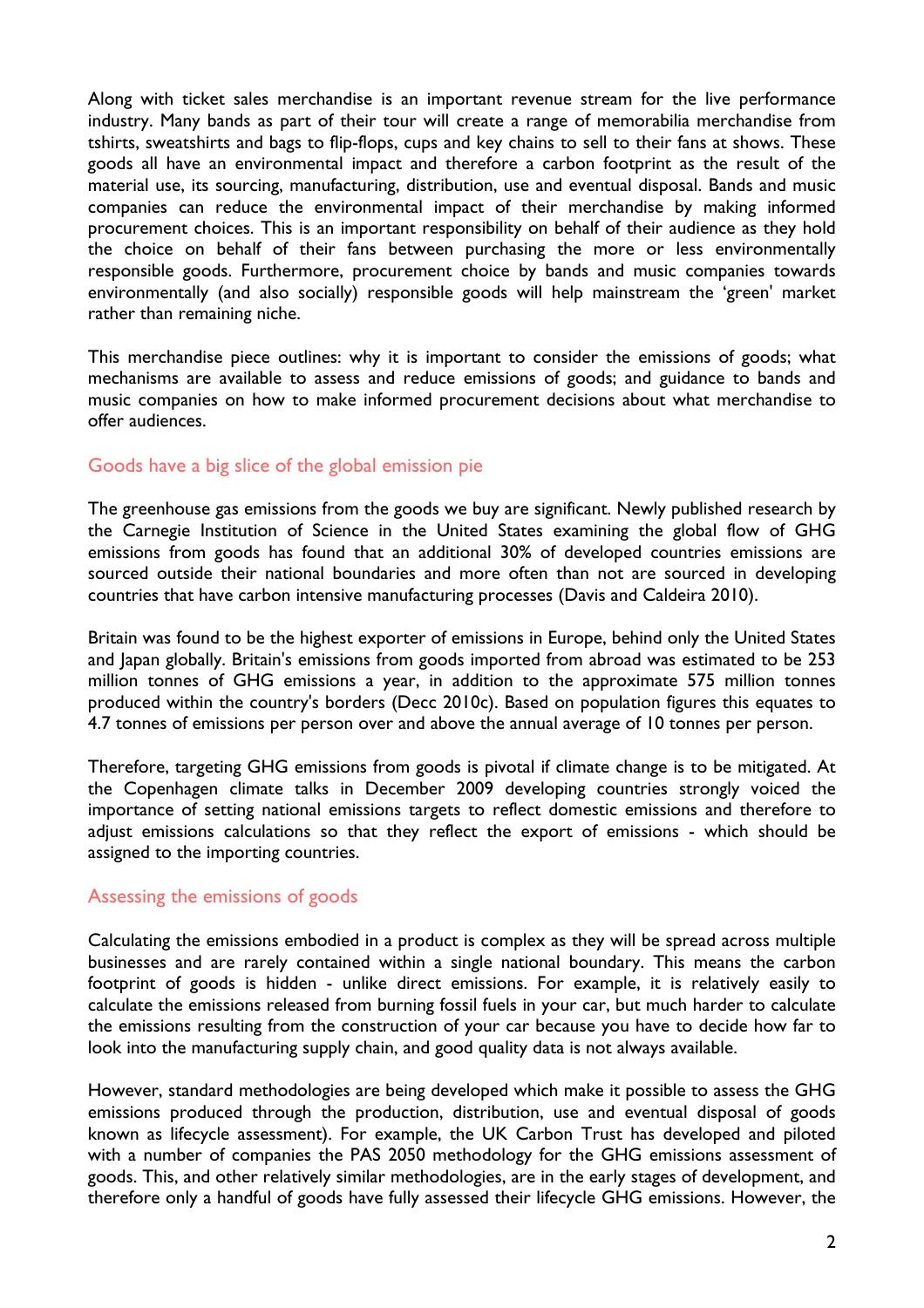advantage of goods following a standardised assessment of GHG emissions is that companies will be able to understand the emissions at each stage, thereby identifying and targeting reduction opportunities. A further advantage is that as more like-for-like goods assess their GHG emissions and make this information available it will be possible to make comparisons between goods. This will be beneficial to the companies as a measure of their product's environmental performance, but also to consumers wanting to make environmentally informed purchase choices. The route for making this information available and transparent is via the carbon labelling of products accredited using a standard GHG emission assessment, such as the PAS 2050 standard.

Continental Clothing Company, a business-to-business clothing company supplying the music industry, participated in the Carbon Trust pilot scheme with companies to test the PAS 2050 standard and be accredited with a product carbon label. Continental Clothing participated in scheme for their Earth Positive clothing range. The t-shirt is made with 100 per cent certified organic cotton produced using natural irrigation. The production facility in India is powered by a local wind farm; cotton waste generated is either used as an organic fertilizer or, for other textile and upholstery products, manufactured locally. Dyes are made in a controlled environment where wastewater is thoroughly treated. All shirts are packed using biodegradable or 100 per cent recycled materials. A 'no airfreight' policy ensures that all goods are shipped by sea (see Figure 1).



Figure 1: B2B Process Map: EarthPositive Shirt Supply Chain